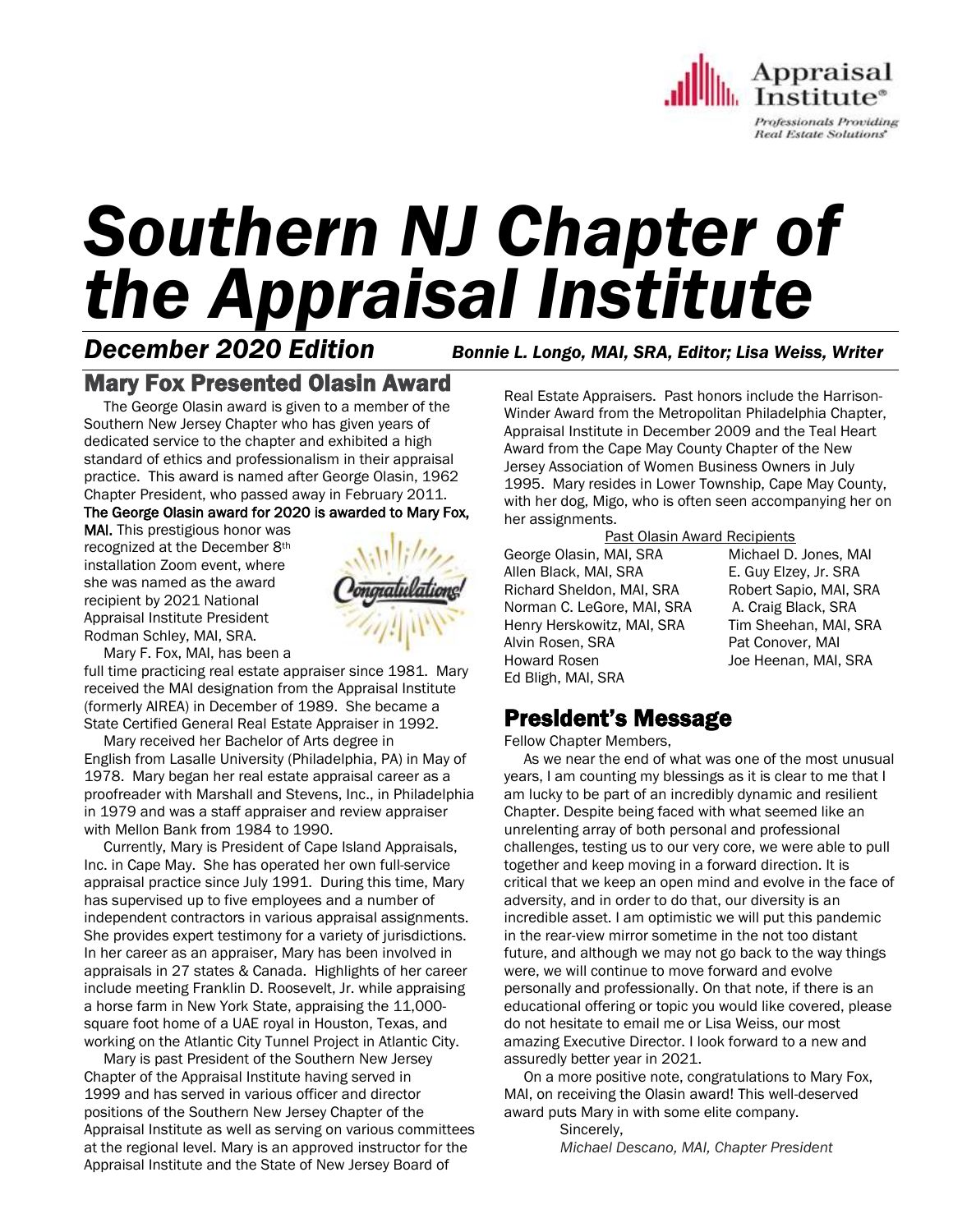

# CompStak + Appraisal Institute

As an Appraisal Institute professional, you now receive a special **[benefit](https://go.compstak.com/appraisal-institute) on CompStak**, a national database of free, verified lease/sales comps for appraisers. LOOK FOR MORE INFO LATER IN THIS NEWSLETTER!

## Chapter Scholarships! Southern NJ Chapter 2020 Education Scholarship

In 2015 and 2016, Southern NJ Chapter President Edward Molinari, SRA, AI-RRS, requested that the money usually designated for a thank you gift for serving as chapter president go towards helping a chapter member to further their education. Mr. Molinari, an instructor and member of the Appraisal Institute National Education Committee, believed in the importance of quality education as well as earning an Appraisal Institute designation. In 2017, the SNJAI Board of Directors decided to celebrate the spirit that Ed Molinari created to help our members gain more knowledge and continue to fund this scholarship. Southern New Jersey Chapter designated members, candidates and practicing affiliates in good standing with the Appraisal Institute can apply for this scholarship by submitting the scholarship application and a written request summarizing their professional goals and experience. CONTACT LISA TO OBTAIN THE APPLICATION!

# Chapter Installation



 On December 8, twenty people logged into Zoom for the final chapter meeting of the year. The 2021 officers and directors were installed by Rodman Schley, MAI, SRA.

 Rodman Schley, MAI, SRA, will serve as the National Appraisal Institute President in 2021. Schley wrote the book "Finding Your Fortune in Repossessed Real Estate," and is the creator and host of a national PBS/Create TV television show entitled "Urban Conversion," which educates viewers about maintaining environmentally friendly, sustainable lifestyles in urban settings. Schley has served nationally on the Appraisal Institute Board of Directors, and he has been a member of the Strategic Planning Committee, the Governance Structure Project

Team and the National Nominating Committee. He attended AI's annual Leadership Development and Advisory Council conference as a participant (2013-15) and was selected as a discussion leader (2016), vice chair (2017) and chair (2018). He also has served in chapter roles, including as president of the Colorado Chapter. In 2002, he founded Denver-based Commercial Valuation Consultants, Inc., which was acquired by national appraisal firm BBG in 2016. He received the Appraisal Institute Education Trust's Y.T. and Louise Lee Lum Award, which is given in recognition of distinguished contribution to the furtherance of the high ideals of the profession of real estate appraising and practices.

Those newly installed chapter leaders are:

- President: Michael Descano, MAI
- Vice President: Joseph V. Heenan, MAI, SRA
- Treasurer: Mary F. Fox, MAI
- Secretary: Sherrie Lisa Galderisi, SRA, AI-RRS Directors:
- Joshua D. Garretson, MAI, AI-GRS, AI-RRS
- Maria Nucci, SRA
- Meghan Payne, MAI
- Susan Roettger, MAI
- Lee Ann Kamph, MAI
- Robert Klein, MAI, AI-GRS
- Past President Charles A. McCullough, MAI, AI-GRS

 Kathy Turley and Ryan Phillips were deinstalled, as their terms came to an end. Kathy and Ryan were thanked for their service to the chapter.

 After the installation, President Schley presented a State of the Appraisal Institute review via Powerpoint. We wish President Schley, as well as all of our chapter leaders, a great 2021 in their roles in guiding our industry forward!

# AI Course Scholarships!

Appraisal Institute Education and Relief Foundation [\(AIERF\)](http://send.appraisalinstitute.org/link.cfm?r=vwtD93oHHyUAMd-FHE_JHA~~&pe=I7r27jO00JP_datVrrwfgsEa1QNM2Wc8pvOdutrU57HmRSxfSXuWUh8nAP9ALi4ZE966B-fverEGlc68dx9Z2w~~&t=YgIOXiCsZjr7QVdUTXCohA~~) offers numerous scholarships for AI professionals pursuing either their designation or state certification. *[Apply today.](http://send.appraisalinstitute.org/link.cfm?r=vwtD93oHHyUAMd-FHE_JHA~~&pe=e6VBvaoOr-y-_SVay9NbANVKBcimqNBE6CcllWT8GTV_KpxxS7PNC6dBZMR1LjGPvB7rRbhoGNzT0wZ8fX9egw~~&t=YgIOXiCsZjr7QVdUTXCohA~~)*

#### [AIERF AI Course Scholarship](http://send.appraisalinstitute.org/link.cfm?r=vwtD93oHHyUAMd-FHE_JHA~~&pe=0_g56UJzPy1uamFbfyFTxD2tFGZiHvdoWNflD0RZExrP9Wopm_xZnV_FIl1P8_qK-1BHJ6Gaysk13rbfqsmJVw~~&t=YgIOXiCsZjr7QVdUTXCohA~~)

Who should apply: Candidates who are active in appraising and need financial assistance to take Appraisal Institute courses leading to designations.

#### [AIERF Minorities and Women AI Course Scholarship](http://send.appraisalinstitute.org/link.cfm?r=vwtD93oHHyUAMd-FHE_JHA~~&pe=gtl78IW0YOIufOxqZEfCsh4EfQV0D3mcpkUisH--cArEFfo5-FI0F0S1Pm5qjPrDtpY-BkT2kq9Yz631eIEgBQ~~&t=YgIOXiCsZjr7QVdUTXCohA~~)

Who should apply: Minorities & women Candidates who are active in appraising and need financial assistance to take Appraisal Institute courses leading to designations.

#### [AIERF Practicing Affiliate Course Scholarship](http://send.appraisalinstitute.org/link.cfm?r=vwtD93oHHyUAMd-FHE_JHA~~&pe=DkUawqJRPOi68Nkaakol5kNO97YXbqnB_XYtIj7uRGs2Xg-WHdxbc2KZOIMkdPjI1JpYOtpy8DvGFXToVTLqdw~~&t=YgIOXiCsZjr7QVdUTXCohA~~)

Who should apply: Practicing Affiliates who are active in appraising and need financial assistance to take Appraisal Institute courses leading to the state certification.

*Applications are due January 1, 2021*. Additional info and submission requirements are available on the **AIERF** [website.](http://send.appraisalinstitute.org/link.cfm?r=vwtD93oHHyUAMd-FHE_JHA~~&pe=esgtV0JP4BDYtNVfskKc0fMMtKec1ifXekdu3MiZ_iCtLHIM6fVVOgi-ZhTUXXuxlGxvgeB4TmsIj7yxelMzJg~~&t=YgIOXiCsZjr7QVdUTXCohA~~) Questions? Email [aierf@appraisalinstitute.org](mailto:aierf@appraisalinstitute.org?subject=AIERF%20Scholarships) or call 312-335-4133.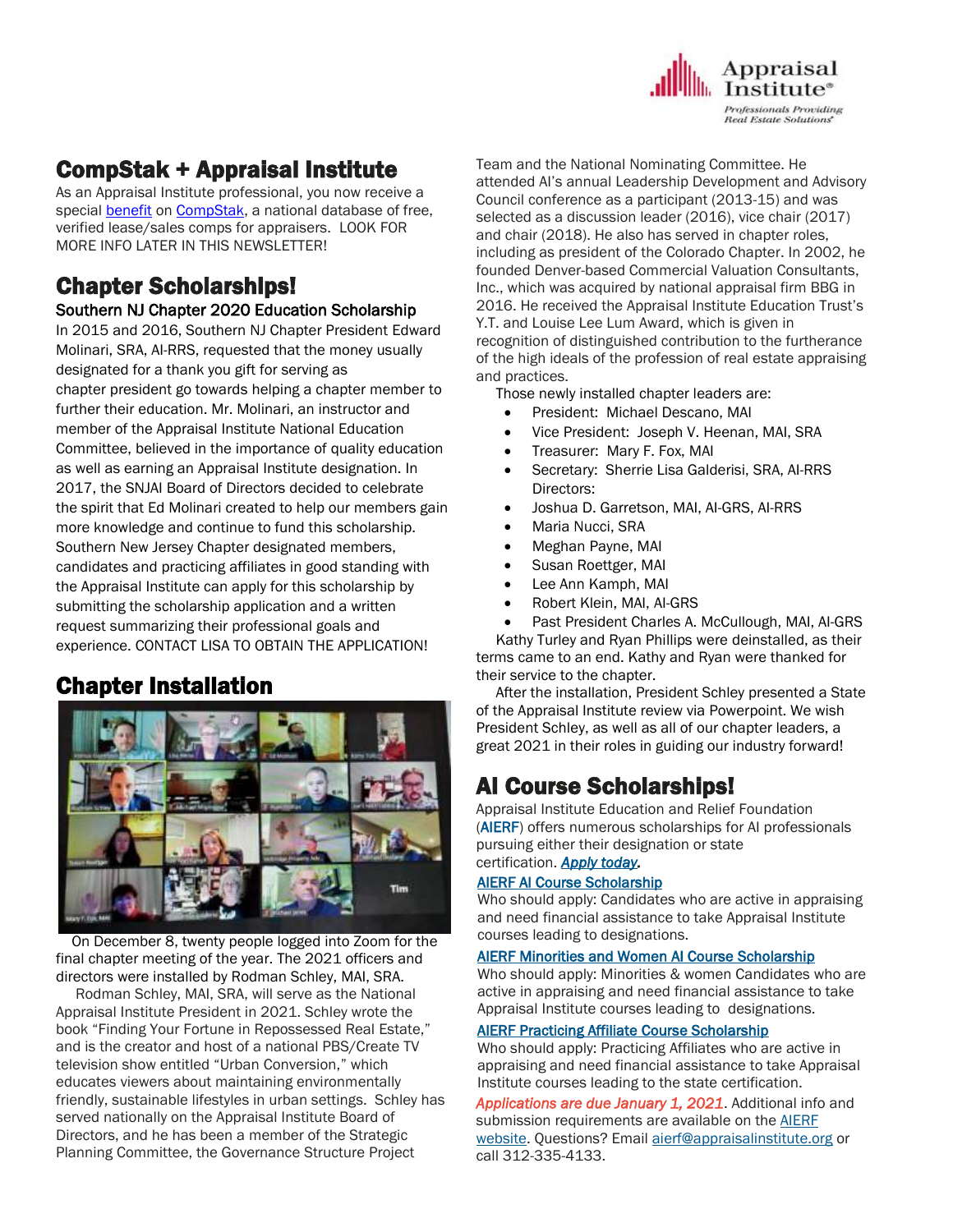

# Interesting Article!

NE Housing Markets Remain Most at Risk of Economic Impact from Coronavirus Pandemic

[https://www.attomdata.com/news/market-trends/attom](https://www.attomdata.com/news/market-trends/attom-data-solutions-q3-2020-coronavirus-housing-impact-report/)[data-solutions-q3-2020-coronavirus-housing-impact-report/](https://www.attomdata.com/news/market-trends/attom-data-solutions-q3-2020-coronavirus-housing-impact-report/)

# Organizations Join Forces to Combat Bias

 On October 16, The Appraisal Institute, the American Society of Appraisers, the American Society of Farm Managers and Rural Appraisers and the Massachusetts Board of Real Estate Appraisers announced their collective support for the development of additional training that addresses unconscious bias in valuation, and for each organization to individually review its Code of Ethics and other governing documents to further ensure awareness and compliance among its membership and the valuation profession as a whole.

 "During this important time in our nation's history, our organizations stand together to enhance existing training and ethics initiatives and work even harder to ensure that the appraisal process is free of bias or discrimination of any kind," said Appraisal Institute President Jefferson L. Sherman, MAI, AI-GRS.

 Specifically, the professional organizations pledge to develop training programs for appraisers covering unconscious bias issues, helping to increase awareness by connecting the appraisal community with thought leaders on bias and discrimination.

 "Acknowledging that bias exists is but one small step. Together with our partners, we commit to doing the hard work of educating our members about the various ways bias can affect their work, and provide them the tools necessary to overcome bias. By doing this as a profession, and not merely as individual organizations, we hope to underscore to our members and the public just how important this issue is to all of us," stated American Society of Appraisers International President Lorrie Beaumont, ASA.

 Each of the organizations also commit to take steps to enhance their respective Code of Ethics to more firmly or overtly address bias and discrimination issues with protected classes.

 "We are pleased to join this effort to raise awareness about unconscious bias. We believe the material will be relevant not only to our appraisers, but our farm manager members as well. We are always looking to improve and strengthen our principles and business practices as members of the American Society of Farm Managers and Rural Appraisers." said ASFMRA President Dennis Reyman, AFM, ARA.

 The professional organizations have frequently worked together this year, collectively addressing COVID-19 pandemic appraisal issues and policy issues facing the valuation profession.

 "We believe there is no issue of greater importance than to address bias of any manner," said MBREA President Michael Nicora, RA. "We support these collective efforts, which will better equip appraisal professionals with the tools to identify implicit biases in order to maintain their obligations under USPAP & the MBREA Code of Conduct."

#### ●●●●●●●●●●●●●●●●●●●●●●●●●●●●

## SNJAI UPCOMING EVENTS

[Visit](http://www.myappraisalinstitute.org/education/southernNewJersey) our website for registration links[: www.ai-snj.org](http://www.ai-snj.org/)  7-Hour USPAP Update

Friday, January 22, 2021 (zoom) 7 CE hrs Instructor: Brian Flynn, MAI, AI-GRS

[https://ai.appraisalinstitute.org/eweb/DynamicPage.aspx?](https://ai.appraisalinstitute.org/eweb/DynamicPage.aspx?webcode=EventInfo&Reg_evt_key=38B4FBD4-E569-4947-B9FB-EEBC4A7DAE06&goback=0) [webcode=EventInfo&Reg\\_evt\\_key=38B4FBD4-E569-4947-](https://ai.appraisalinstitute.org/eweb/DynamicPage.aspx?webcode=EventInfo&Reg_evt_key=38B4FBD4-E569-4947-B9FB-EEBC4A7DAE06&goback=0) [B9FB-EEBC4A7DAE06&goback=0](https://ai.appraisalinstitute.org/eweb/DynamicPage.aspx?webcode=EventInfo&Reg_evt_key=38B4FBD4-E569-4947-B9FB-EEBC4A7DAE06&goback=0)

Appraisal of Manufactured Homes: Featuring Next-

Generation Manufactured Homes No test administered Friday, February 26, 2021 (zoom) 7.5 CE hrs Instructor: Edward T. Molinari, SRA, AI-RRS

[https://ai.appraisalinstitute.org/eweb/DynamicPage.aspx?](https://ai.appraisalinstitute.org/eweb/DynamicPage.aspx?webcode=EventInfo&Reg_evt_key=7AB42254-6CB8-48B2-9209-CD761BCDA3DA&goback=0) [webcode=EventInfo&Reg\\_evt\\_key=7AB42254-6CB8-48B2-](https://ai.appraisalinstitute.org/eweb/DynamicPage.aspx?webcode=EventInfo&Reg_evt_key=7AB42254-6CB8-48B2-9209-CD761BCDA3DA&goback=0) [9209-CD761BCDA3DA&goback=0](https://ai.appraisalinstitute.org/eweb/DynamicPage.aspx?webcode=EventInfo&Reg_evt_key=7AB42254-6CB8-48B2-9209-CD761BCDA3DA&goback=0)

#### NJ Appraiser Law & Regs

Friday, March 5, 2021 (zoom) 2 CE hrs Instructor: Mary Fox, MAI

[https://ai.appraisalinstitute.org/eweb/DynamicPage.aspx?](https://ai.appraisalinstitute.org/eweb/DynamicPage.aspx?webcode=AIChapterRegistration&Reg_evt_key=A1315623-5F44-45A4-9EC5-2FCD93D6C91E&goback=0) [webcode=AIChapterRegistration&Reg\\_evt\\_key=A1315623-](https://ai.appraisalinstitute.org/eweb/DynamicPage.aspx?webcode=AIChapterRegistration&Reg_evt_key=A1315623-5F44-45A4-9EC5-2FCD93D6C91E&goback=0) [5F44-45A4-9EC5-2FCD93D6C91E&goback=0](https://ai.appraisalinstitute.org/eweb/DynamicPage.aspx?webcode=AIChapterRegistration&Reg_evt_key=A1315623-5F44-45A4-9EC5-2FCD93D6C91E&goback=0)

#### Business Practices and Ethics Friday, March 12, 2021 (zoom) 6 CE hrs Instructor: Mary Fox, MAI

[https://ai.appraisalinstitute.org/eweb/DynamicPage.aspx?](https://ai.appraisalinstitute.org/eweb/DynamicPage.aspx?webcode=EventInfo&Reg_evt_key=DBBEE782-DECA-41E7-B990-A37F412AFE05&goback=0) [webcode=EventInfo&Reg\\_evt\\_key=DBBEE782-DECA-41E7-](https://ai.appraisalinstitute.org/eweb/DynamicPage.aspx?webcode=EventInfo&Reg_evt_key=DBBEE782-DECA-41E7-B990-A37F412AFE05&goback=0) [B990-A37F412AFE05&goback=0](https://ai.appraisalinstitute.org/eweb/DynamicPage.aspx?webcode=EventInfo&Reg_evt_key=DBBEE782-DECA-41E7-B990-A37F412AFE05&goback=0)

If you have classes/seminars/speaker suggestions, please contact Lisa --- we want to offer what you need!

## ●●●●●●●●●●●●●●●●●●●●●●●●●●●● AI Featured Benefit: CompStak

Did you know CompStak provides millions of vetted, detailed comps that include such data as NOI, Cap Rate, Operating Expenses, True Buyer and Seller, and more? As an Appraisal Institute professional you qualify for either 20 up-front comps on the CompStak Exchange platform (exclusively for fee appraisers), or a 10% discount on the Enterprise platform (exclusively for non-fee appraisers)!

## [Learn How to Search for Sales Comps on CompStak](http://send.appraisalinstitute.org/link.cfm?r=vwtD93oHHyUAMd-FHE_JHA~~&pe=oHa0BO31PLbPU1xiWyBebdXa3bnKU93I6jU7jgtcMNp7Ni6BGzU3nbQvKSeLA4QxVboihMVFmyVrd8Hm0zshLQ~~&t=-Q4qDgf9h2lth2a58Z5LGQ~~)

[Click here](http://send.appraisalinstitute.org/link.cfm?r=vwtD93oHHyUAMd-FHE_JHA~~&pe=9OhkSj1xPhkLNxZhKNyw0cWhSgUvp22zIwc13Bu42eHtr1mNYsdMxLoCFS0xfthe6K_oJOqu1sr-0_nZryuzdw~~&t=-Q4qDgf9h2lth2a58Z5LGQ~~) to take advantage of the promotion offered to you as an Appraisal Institute professional.

Whether employing the Income Approach, Sales Approach, or Replacement Cost approach, CompStak has data that strengthens and streamlines your valuation process. What is CompStak? CompStak is a National CRE data

platform for appraisers like you to access vetted lease and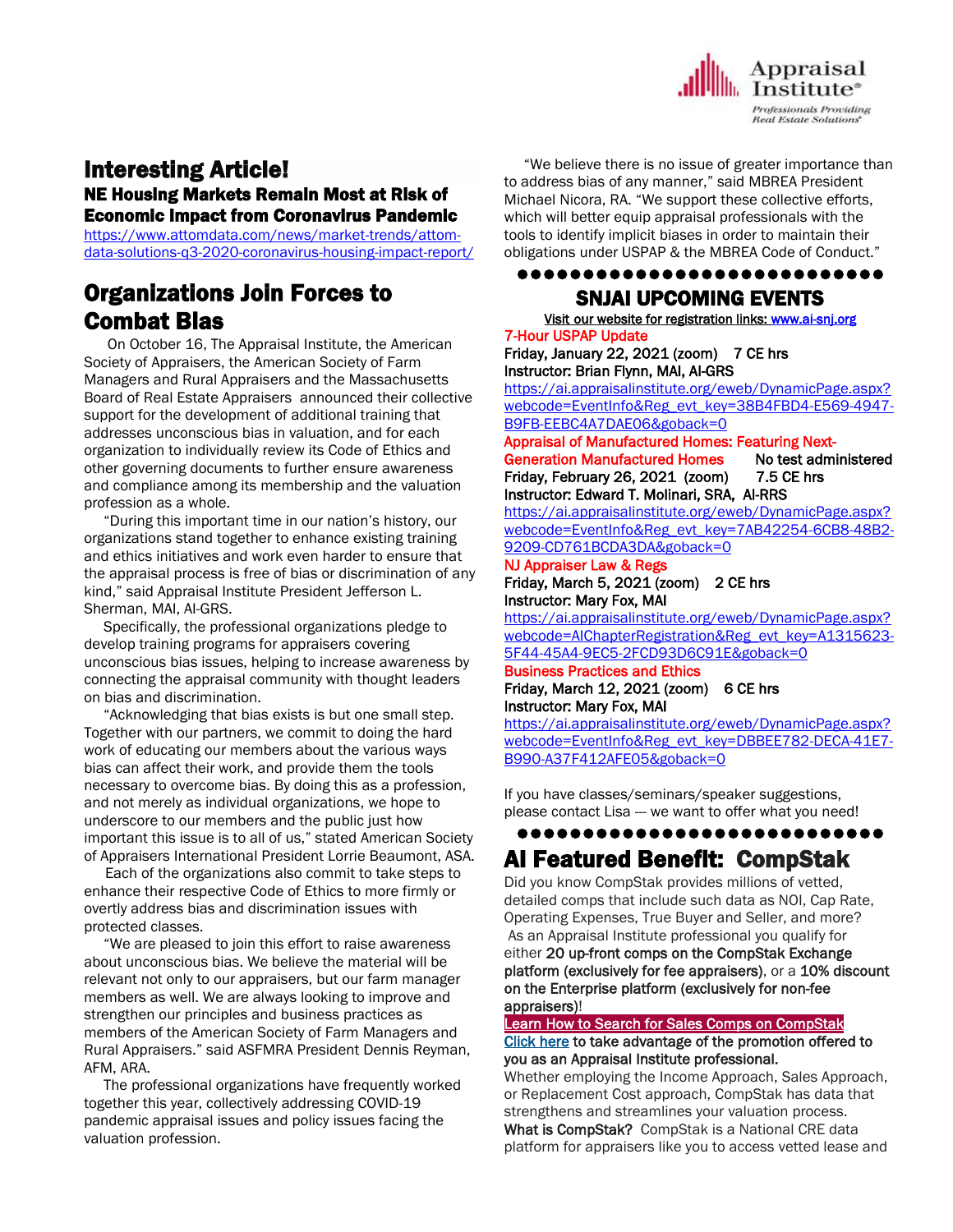

sales comps, crowdsourced directly from other appraisers, brokers, and researchers.

What kind of data does CompStak have? CompStak has more than two million commercial lease comps, sales comps, and property reports, across all major asset classes. All CompStak data comes directly from verified CRE appraisers and brokers, and is vetted by data analysts. How granular is the data? CompStak lease and sales comps contain hard to find details, such as tenant names, lease types, starting rent, net effective rent, free rent, TI, cap rates, NOI, and more.

Questions: Email: [ai@compstak.com](mailto:ai@compstak.com)

# Comprehensive Exam Prep

Gary DeWeese, MAI, an instructor for the Appraisal Inst. for more than 20 years, is offering Comp Exam prep material. The cost is \$300 for the Income, \$150 for the Sales, \$150 for the Cost/HBU and \$150 for the General module material. If you purchase the first 3 modules, the General module material is free. The material is based on multiple choice type problems with detailed solutions illustrated. The material is electronically delivered the same day as ordered. For more about the material, read student reviews & learn how to order, visit www.garydeweese.com or contact garydeweese@comcast.net or 925-216-8751. *Materials were developed by Gary DeWeese and are not sponsored or endorsed by the Appraisal Inst.*

## Are you on Facebook? We have a chapter page: "like" us: Southern NJ Chapter - Appraisal Institute



# News From National …

**[Online Education:](http://www.mmsend50.com/ls.cfm?r=99596491&sid=8974475&m=957997&u=Appraise&s=http://www.appraisalinstitute.org/online)** Learn at your own pace anytime,

anywhere. Top-notch Appraisal Institute courses and seminars come straight to your desktop with online education! Learn from any computer anywhere, whenever you have time. It's easy, convenient and a great way to get the education you want. Check out the current course listing now:



[https://ai.appraisalinstitute.org/nfai2test/eweb/DynamicP](https://ai.appraisalinstitute.org/nfai2test/eweb/DynamicPage.aspx?webcode=AIEducationSearch) [age.aspx?webcode=AIEducationSearch](https://ai.appraisalinstitute.org/nfai2test/eweb/DynamicPage.aspx?webcode=AIEducationSearch) 

## Uniform Standards of Professional Appraisal Practice

(USPAP) USPAP class participants need to purchase & bring to class their own copies of this book from the Appraisal Foundation. The USPAP document is not part of the course materials provided by the Appraisal Institute.

Scholarships The Appraisal Institute Education & Relief Foundation offers [scholarships.](http://send.appraisalinstitute.org/link.cfm?r=TyxXOooBFM-9kcaVyjABIA~~&pe=k_y06NsR9-tB3atEDYdXWLTTqBM_H3aeIPclU_7mx0sd29sU_T_sOiJTIa3747wAJXWGK_wLmsw-M82swC-Ijw~~&t=jouIQRRPlOfDkLqJe5AmNA~~). Scholarships are for courses (not exams or Capstone) and do not apply to those retaking a course. If a Candidate needs emergency assistance due to a natural disaster, medical emergency,

etc., apply for assistance through the Appraisal Institute Education & Relief Foundation

**Confirm Mailing Address** As we strive to serve you and provide you with valuable AI resources, we recognize that many of you are working from home as your offices remain closed. We ask that you please log in to your AI account to confirm or update your primary physical mailing address to be sure that you receive AI publications such as *The Appraisal Journal* and Valuation magazine (as applicable), as well as information pertaining to your 2021 affiliation. To verify or update your mailing address, please follow these [steps.](http://send.appraisalinstitute.org/link.cfm?r=vwtD93oHHyUAMd-FHE_JHA~~&pe=x7zCh13g1HD0mFu_FFKTpfP0em9uPrDubA6bKcwWCTc2BL6fBni4FA0HZ8s7wU40PaG98ZnHNOE5OITwlFcLKw~~&t=Q_Yax3HvTLgUW7ikKX1a0w~~) For assistance, please contact the AI Service Center at 888.756.4624 (press 7).

Chapter Service Hours Chapter service falls under Service to the Appraisal Institute for Designated members and Practicing Affiliates wishing to receive AI Continuing Education points for that service. AI professionals will need to submit those hours themselves by logging in to their AI account. The "AI Continuing Education: An Overview" resource provides more information on how to submit CE and is available to Designated members and Practicing Affiliates within their AI account online. Find that document here: https://www.appraisalinstitute.org/assets/1/7/Al-[CE\\_Overview.pdf](https://www.appraisalinstitute.org/assets/1/7/AI-CE_Overview.pdf)

## Appraisers Must Identify the Scope of Work, New Book Says

 The scope of work concept is fundamental to appraisal, and its proper application ensures that appraisers can provide various services and maintain flexibility in their assignments, which has become increasingly important in our rapidly changing business environment, according to a book published by the Appraisal Institute, the nation's largest professional association of real estate appraisers.

 "Scope of Work," third edition, addresses the evolution of the scope of work concept in the appraisal profession and the current scope of work requirements presented in the Uniform Standards of Professional Appraisal Practice, the Appraisal Institute Standards of Valuation Practice and the International Valuation Standards. Case studies and appraisal report templates are provided to help appraisers understand how scope of work can be applied in a variety of assignments.

 "Since the publication of the first edition of 'Scope of Work' in 2006, the concept has continued to evolve and professional standards requirements relating to scope of work have been expanded and clarified," Appraisal Institute President Jefferson L. Sherman, MAI, AI-GRS, wrote in the book's foreword. "Today's standards emphasize the importance of applying sound judgment and recognized valuation techniques to solve specific valuation problems."

 Identifying the scope of an appraisal assignment allows valuers to address their clients' concerns with professionalism and flexibility. Properly identifying the parameters of an assignment also allows appraisers to take advantage of new business opportunities.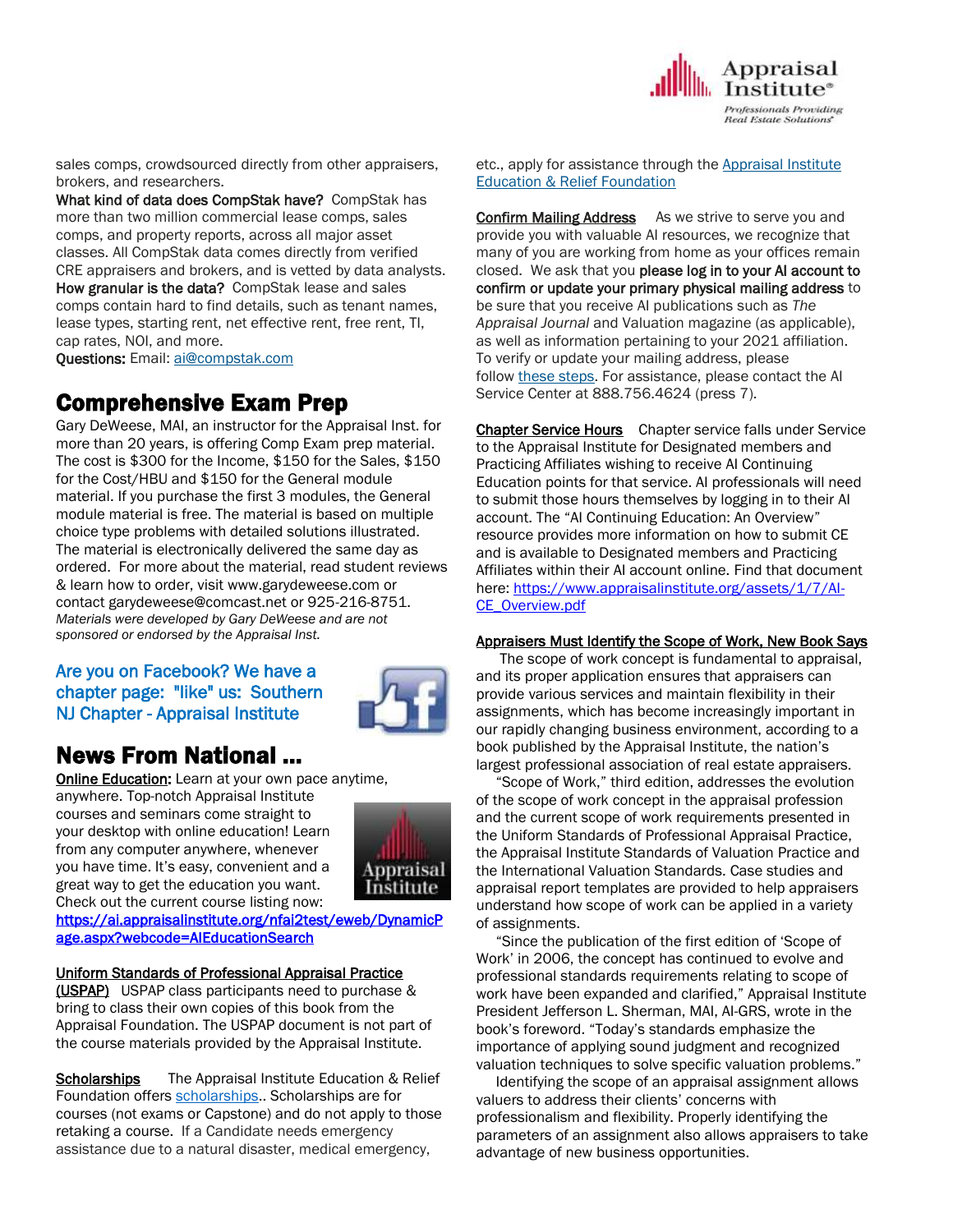Sherman further noted, "in every assignment, valuers must be prepared to support the scope of work decision and clearly explain how it has been applied. This book will help valuers accomplish these goals. It addresses the range of services that real property valuers can offer and describes how they can effectively customize their work products to successfully meet their clients' needs."

 "Scope of Work," third edition (ISBN: 9781935328827) is a 120-page soft cover book; a PDF is also available. They are available for \$60 (\$50 for Appraisal Institute professionals) each, or \$84 (\$70 for Appraisal Institute professionals) if purchased together. Call 888-756-4624 or order [online.](https://ai.appraisalinstitute.org/eweb/DynamicPage.aspx?Action=Add&ObjectKeyFrom=1A83491A-9853-4C87-86A4-F7D95601C2E2&WebCode=ProdDetailAdd&DoNotSave=yes&ParentObject=CentralizedOrderEntry&ParentDataObject=Invoice%20Detail&ivd_formkey=69202792-63d7-4ba2-bf4e-a0da41270555&ivd_cst_key=00000000-0000-0000-0000-000000000000&ivd_cst_ship_key=00000000-0000-0000-0000-000000000000&ivd_prc_prd_key=1A084FB3-6B87-4AAA-9FC8-C058CF26ECEA)

Three Chapter Mergers Approved During its August meeting, the AI Board of Directors approved two chapter mergers. The Upstate New York Chapter merged with the Western New York/Ontario Chapter. The name of the chapter will be the Upstate New York Chapter and the chapter will have a branch chapter known as the Western NY/Ontario Branch Chapter. Also approved was the merger of the Great Plains Chapter and the Green Country and Ozark Mountain Chapter. The name of the new chapter will be the Oklahoma Ozark Chapter. In September, the AI Board approved the merger of the Pittsburgh Metropolitan Chapter and the Northwestern Pennsylvania Chapter by unanimous written consent. The name of the new chapter will be the Western Pennsylvania Chapter.

# Mortgage Rates Drop, Hitting Another All-Time Low From freddiemac.com

 On October 15, [Freddie Mac](http://www.freddiemac.com/) today released the results of its [Primary Mortgage Market Survey](http://www.freddiemac.com/pmms/index.html?intcmp=CWS-HP)®, showing that the 30-year fixed-rate mortgage averaged 2.81%, the lowest rate in our survey's history which dates back to 1971.

 "Low mortgage rates have become a regular occurrence in the current environment," said Sam Khater, Freddie Mac's Chief Economist. "As we hit yet another record low, the tenth record this year, many people are benefitting as refinance activity remains strong. However, it's important to remember that not all people are able to take advantage of low rates given the effects of the pandemic." News Facts

- [30-year fixed-rate mortgage](http://www.freddiemac.com/pmms/pmms_archives.html) averaged 2.81% with an average 0.6 point for the week ending October 15, down from last week when it averaged 2.87%. A year ago at this time, the 30-year FRM averaged 3.69%.
- 15-year [fixed-rate mortgage](http://www.freddiemac.com/pmms/pmms_archives.html) averaged 2.35% with an average 0.5 point, down from last week when it averaged 2.37%. A year ago at this time, the 15-year FRM averaged 3.15%.
- [5-year Treasury-indexed hybrid adjustable-rate](http://www.freddiemac.com/pmms/pmms_archives.html)  [mortgage](http://www.freddiemac.com/pmms/pmms_archives.html) (ARM) averaged 2.90% with an average 0.2 point, slightly up from last week when it averaged 2.89%. A year ago at this time, the 5-year ARM averaged 3.35%.

The PMMS® is focused on conventional, conforming, fullyamortizing home purchase loans for borrowers who put 20% down and have excellent credit. Average commitment rates should be reported along with average fees and points to reflect the total upfront cost of obtaining the mortgage. Visit the following link for the [Definitions.](http://www.freddiemac.com/pmms/weightings/weightings_series_011.html?type=popup&height=600&width=700) Borrowers may still pay closing costs which are not included in the survey.

Appraisal **L** Institute<sup>®</sup> **Professionals Providing Real Estate Solutions** 

# Contraction Deepens in the Leading U.S. Office Markets

### https://knowledge-leader.colliers.com/editor/q3-2020-topoffice-markets-snapshot-report/

Our latest report takes a close look at the top U.S. office markets & the impact each has experienced from COVID-19. Following a  $2<sup>nd</sup>$  quarter that provided clear evidence of the pandemic-driven downturn, the leading U.S. office markets saw even greater contraction in Q3 2020. Net absorption was negative across all but one of the top 10 markets, with vacancy rising in the remaining nine. The first signs of erosion in asking rents are also being seen, as rising levels of sublease space continue to enter the market. Looking forward, the extent and duration of the current office downturn is largely dependent upon the continued severity of the pandemic and the development and widespread introduction of an effective vaccine and/or therapeutics. At that point, the economy and business confidence should improve, resulting, albeit with a lag effect, in an uptick in office market fundamentals. Download: [Q3 2020 Top Office Markets Snapshot Report.](https://www2.colliers.com/en/research/2020-q3-top-office-markets-snapshot-report?utm_source=sfmc%e2%80%8b&utm_medium=email%e2%80%8b&utm_campaign=Q3+2020+Top+Office+Report%e2%80%8b&utm_term=Q3+2020+Top+Office+Markets+Snapshot+Report%e2%80%8b&utm_id=13712%e2%80%8b&sfmc_id=3156296&Name=&FromEmail=&ReplyEmail=)

# NJ Appraiser Board

Please remember to regularly check the NJ State Board of Real Estate Appraiser's website for any changes. Link: <https://www.njconsumeraffairs.gov/rea/Pages/default.aspx>

**NEW JERSEY COVID-19 Information Hub** [www.covid19.nj.gov](http://www.covid19.nj.gov/)

# Top 10 U.S. Markets Where Homeownership Requires the Smallest Percent of Wages

## Reprinted from www.attomdata.com/news

 According to ATTOM Data Solutions' just released [Q3](https://www.attomdata.com/news/market-trends/home-sales-prices/attom-data-solutions-q3-2020-home-affordability-report/) 2020 U.S. Home [Affordability](https://www.attomdata.com/news/market-trends/home-sales-prices/attom-data-solutions-q3-2020-home-affordability-report/) Report, median home prices of single-family homes and condos are less affordable than historical averages in 63 percent of U.S. counties, up from 54 percent in Q3 2019. This fallback comes as spikes in home prices are outpacing increasing wages and declining mortgage rates, despite economic troubles related to the Coronavirus pandemic.